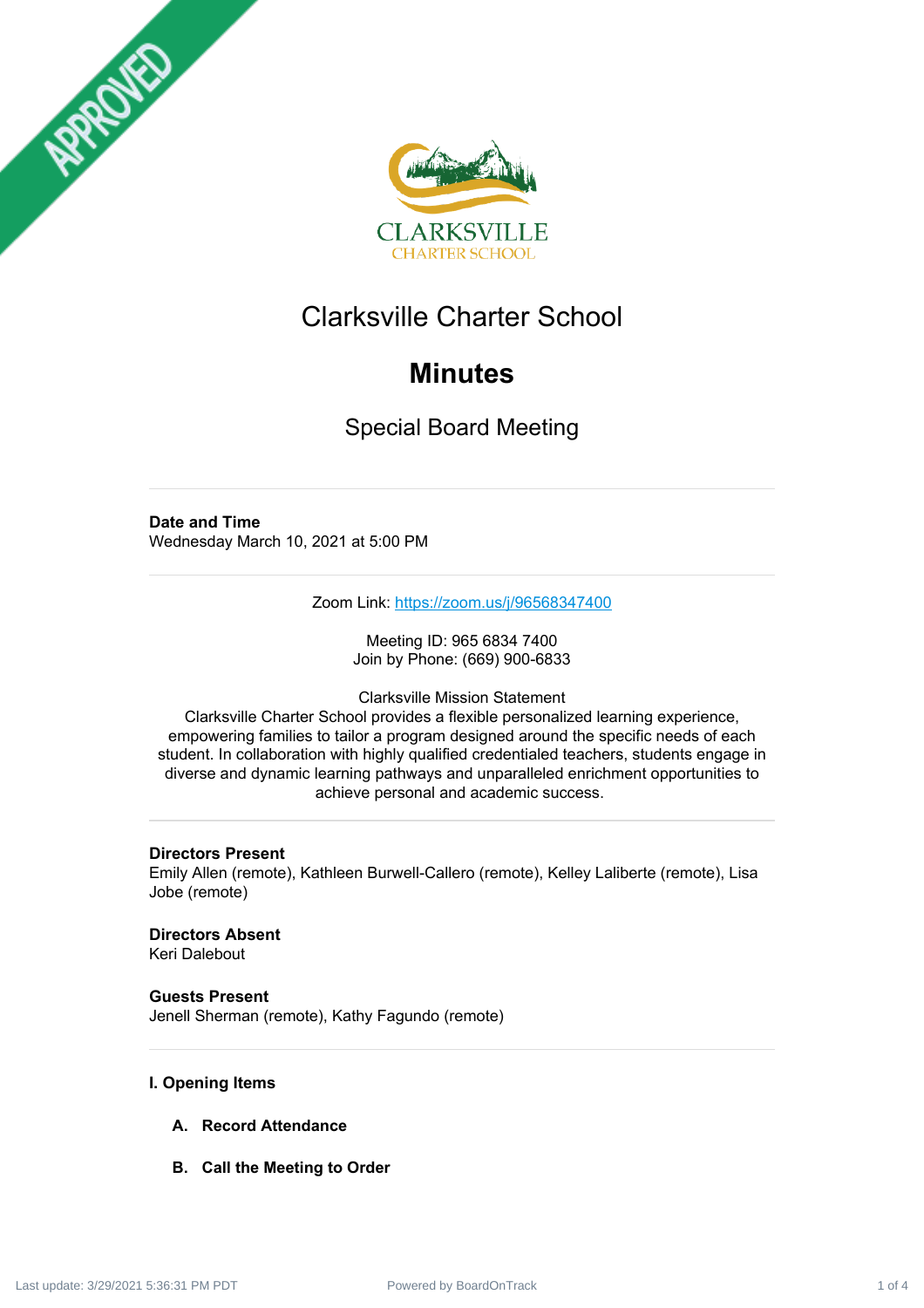Emily Allen called a meeting of the board of directors of Clarksville Charter School to order on Wednesday Mar 10, 2021 at 5:02 PM.

#### **C. Approval of the Agenda (p. 1-2)**

Lisa Jobe made a motion to approve the agenda. Kathleen Burwell-Callero seconded the motion. The board **VOTED** to approve the motion.

**Roll Call** Lisa Jobe **Aye** Kathleen Burwell-Callero Aye Kelley Laliberte **Aye** Keri Dalebout **Absent** Emily Allen Aye

#### **D. Public Comments**

No public comments.

# **II. Operations**

#### **A. 2021-2022 Calendar**

Lisa Jobe made a motion to approve the 2021-2022 Calendar with approval to correct typos that do not substantively change calendar. Kelley Laliberte seconded the motion. Contracts Charter School - Special Board Charter School - Special Board Meeting - Minutes - Wednesday March 10, 2021 at 5:00 PM Last update: Charter School - Special Board Meeting - Minutes - Wednesday March 10, 2021 at 5

The board **VOTED** to approve the motion.

| <b>Roll Call</b>             |        |
|------------------------------|--------|
| Emily Allen                  | Aye    |
| Kathleen Burwell-Callero Aye |        |
| Kelley Laliberte             | Aye    |
| Lisa Jobe                    | Aye    |
| Keri Dalebout                | Absent |
|                              |        |

## **B. 2021-2022 Open Enrollment Dates**

Kathleen Burwell-Callero made a motion to approve the 2021-2022 Open Enrollment Dates of March 22 - April 30. Lisa Jobe seconded the motion.

The board **VOTED** to approve the motion.

| <b>Roll Call</b>             |        |
|------------------------------|--------|
| <b>Emily Allen</b>           | Aye    |
| Keri Dalebout                | Absent |
| Kathleen Burwell-Callero Aye |        |
| Lisa Jobe                    | Ave    |
| Kelley Laliberte             | Aye    |

# **III. Finance**

#### **A. 2021-2022 Compensation Policy**

Lisa Jobe made a motion to approve the 2021-2022 Compensation Policy. Kathleen Burwell-Callero seconded the motion. The board **VOTED** to approve the motion.

**Roll Call**

| Keri Dalebout                | Absent |
|------------------------------|--------|
| Kathleen Burwell-Callero Aye |        |
| Kelley Laliberte             | Aye    |
| Emily Allen                  | Aye    |
| Lisa Jobe                    | Aye    |
|                              |        |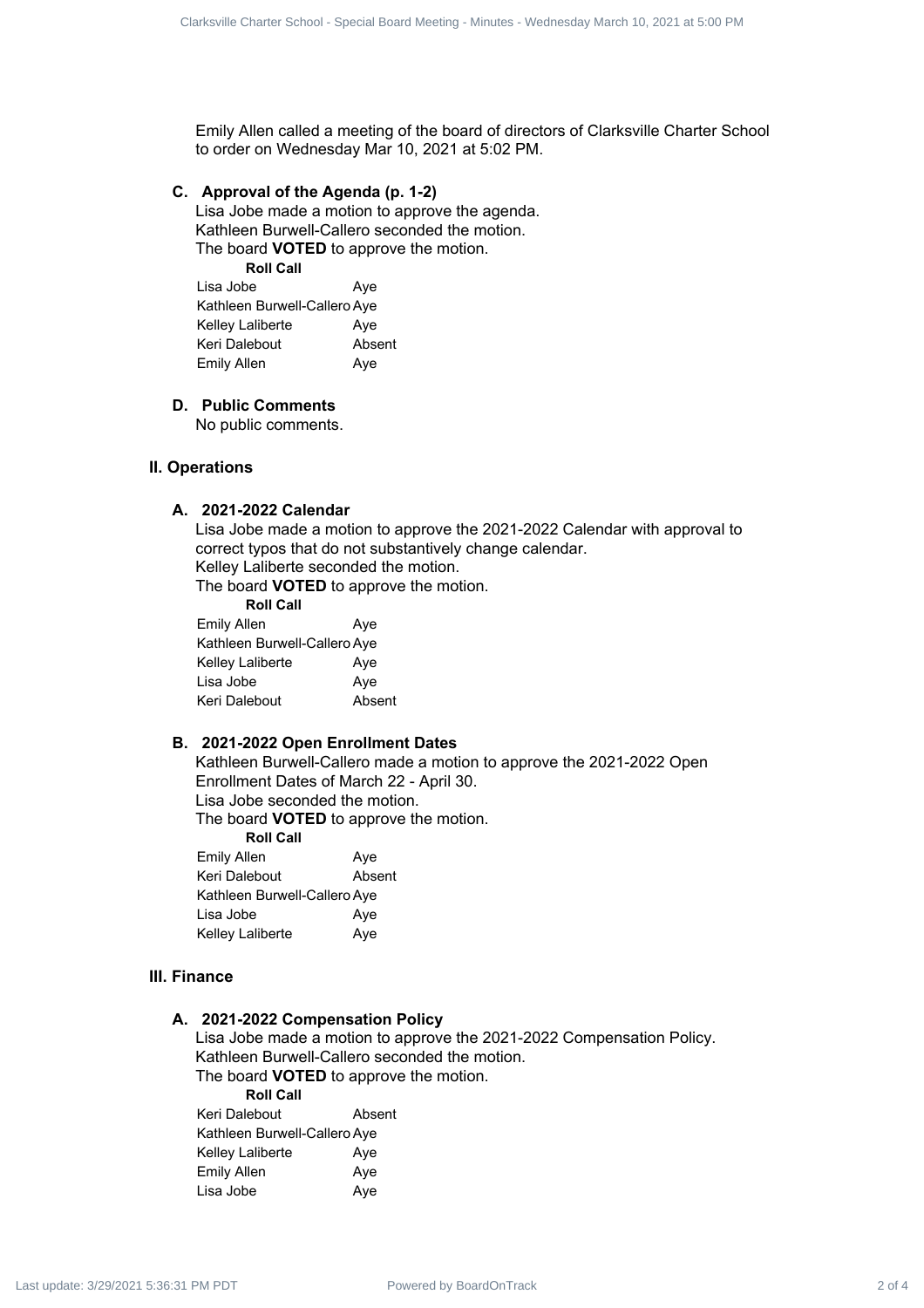#### **B. Student Funding Charts**

Lisa Jobe made a motion to approve the Student Funding Charts. Kelley Laliberte seconded the motion. The board **VOTED** to approve the motion. **Roll Call**

| Aye                          |
|------------------------------|
| Aye                          |
| Kathleen Burwell-Callero Aye |
| Absent                       |
| Aye                          |
|                              |

## **IV. Governance**

#### **A. Board Calendar**

Kathleen Burwell-Callero made a motion to approve the Board Calendar to change the start time of regular board meetings to 6:30PM. Kelley Laliberte seconded the motion.

The board **VOTED** to approve the motion.

**Roll Call**

| Kathleen Burwell-Callero Aye |        |
|------------------------------|--------|
| Keri Dalebout                | Absent |
| Lisa Jobe                    | Aye    |
| Emily Allen                  | Aye    |
| Kelley Laliberte             | Aye    |

# **B. Form 700**

Jenell Sherman reminded the Board members that they need to complete their Form 700s by April 1, 2021.

# **V. Closing Items**

#### **A. Board of Director's Comments & Requests**

Lisa Jobe mentioned that the Sequoia Grove website and video are beautiful. Bob will give an update at the next meeting.

Emily Allen informed the board that she attended the budget meeting and will report out at the next meeting.

Lisa Jobe asked Emily if any action was needed for the Board self-evaluation. Emily will work with Bryanna Brossman on a timeline. The Board should receive login information for CSDC training in their email. Clarksville Charter School - Special Board Charter School - Special Board Charter School - Special Board Charter School - Special Board Charter School - Special Board Charter School - Special Board Charter School - Specia

**B. Announcement of Next Regular Scheduled Board Meeting** Next meeting is March 25, 2021 at 6:30 p.m

#### **C. Adjourn Meeting**

Lisa Jobe made a motion to adjourn the meeting at 5:39PM. Kathleen Burwell-Callero seconded the motion. The board **VOTED** to approve the motion.

**Roll Call** Kelley Laliberte **Aye** Kathleen Burwell-Callero Aye Emily Allen Aye Keri Dalebout **Absent**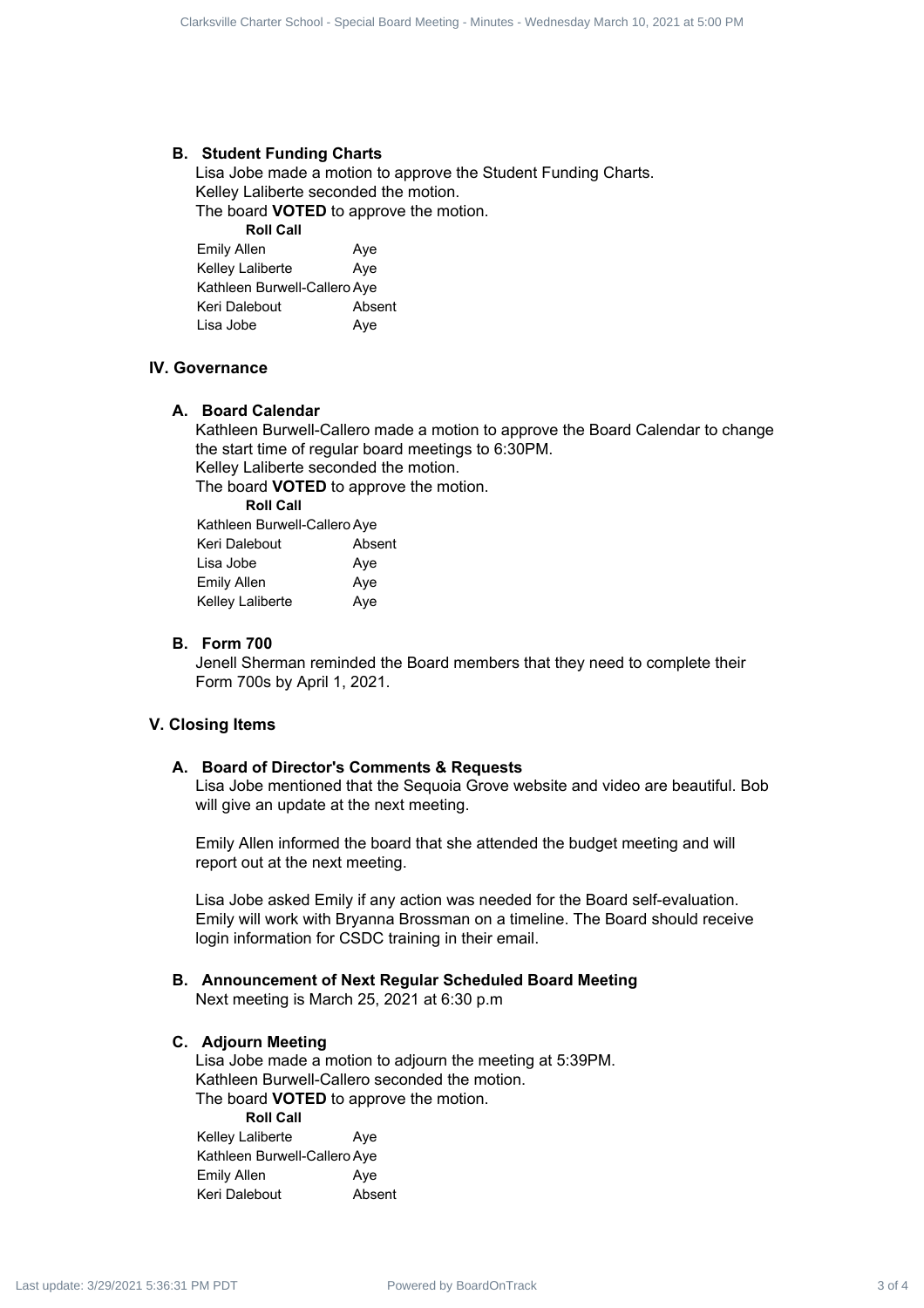#### **Roll Call**

Lisa Jobe **Aye** 

There being no further business to be transacted, and upon motion duly made, seconded and approved, the meeting was adjourned at 5:39 PM.

Respectfully Submitted, Emily Allen

#### Prepared by: Kathy Fagundo

Noted by:



# Board Secretary

Public Comment Rules: Members of the public may address the Board on agenda or non-agenda items through the teleconference platform, Zoom. Zoom does not require the members of the public to have an account or login. Please either utilize the chat option to communicate to the administrative team of your desire to address the Board or simply communicate orally your desire to address the Board when the Board asks for public comments. Speakers may be called in the order requests are received. Comments are limited to 2 minutes each, with no more than 15 minutes per single topic. If a member of the public utilizes a translator to address the Board, those individuals are allotted 4 minutes each. If the Board utilizes simultaneous translation equipment in a manner that allows the Board to hear the translated public testimony simultaneously, those individuals are allotted 2 minutes each. By law, the Board is allowed to take action only on items on the agenda. The Board may, at its discretion, refer a matter to school staff or calendar the issue for future discussion. Clarksville Charter School - Wednesday March 2 of 4 of 4 Clarksville Charter School - Special Board - Special Board - Special Board - Special Board - Special Board - Special Board - Special Board - Special Board - Special

Note: The Governing Board encourages those with disabilities to participate fully in the public meeting process. If you need a disability-related modification or accommodation, including auxiliary aids or services, to participate in the public meeting, please contact the Governing Board Office at (562) 584-0427 at least 48 hours before the scheduled board meeting so every reasonable effort can be made to accommodate you. (Government Code § 54954.2; Americans with Disabilities Act of 1990, § 202 (42 U.S.C. § 12132)).